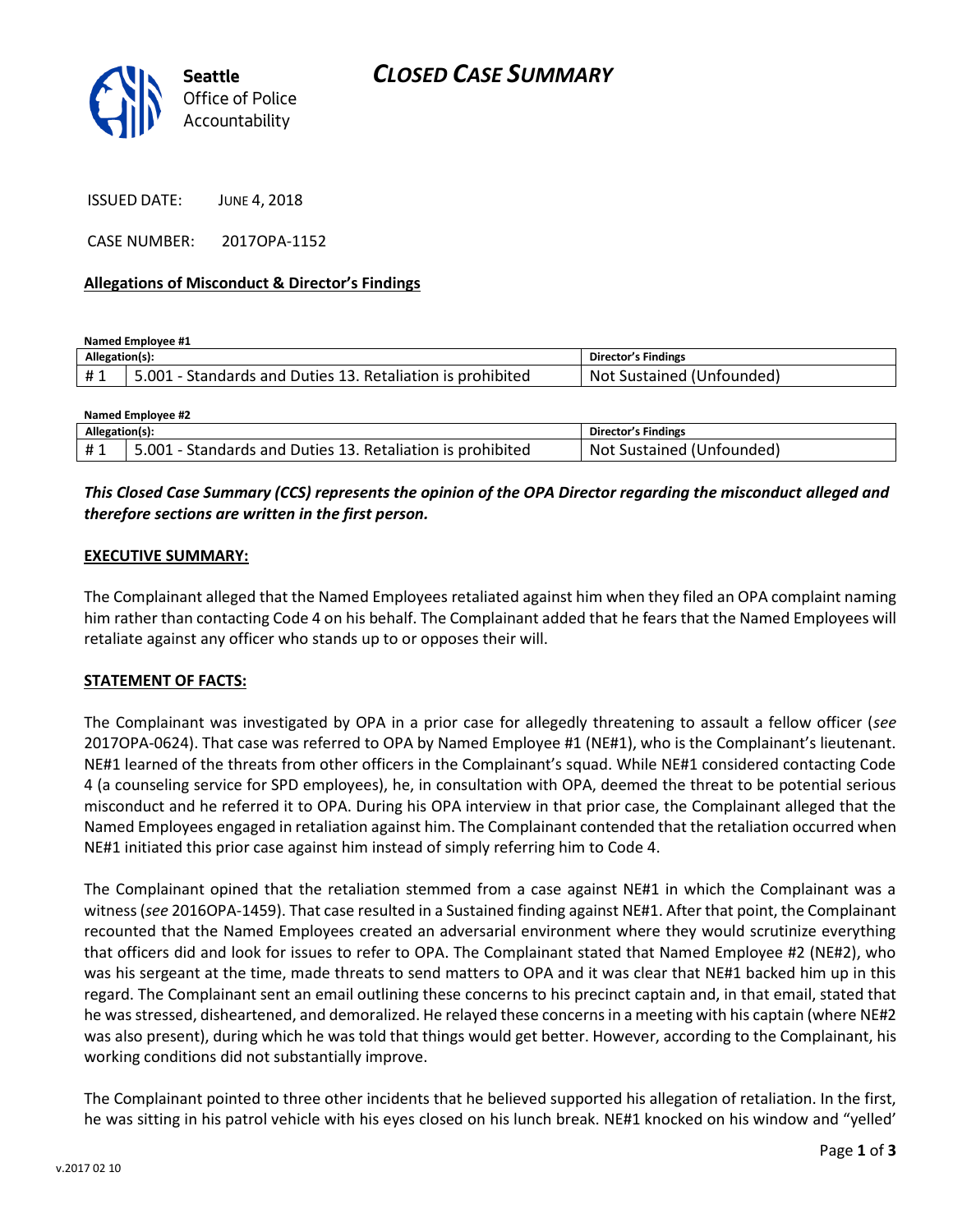



OPA CASE NUMBER: 2017OPA-1152

at the Complainant for sleeping. The Complainant denied doing so. The Complainant asserted that he had a positive conversation the next day with NE#1, but that, later, NE#1 had NE#2 generate a Performance Appraisal System (PAS) entry for him. In the second and third incidents, he was lectured by NE#2 concerning clearing a scene and for logging out of his shift both without express permission. The Complainant received "negative" PAS entries for both. The Complainant stated that all three of these PAS entries were issued after he was a witness in the OPA case against NE#1.

The Complainant stated that NE#2 had since been reassigned from the watch. NE#1 was still the lieutenant and his approach had "softened."

When interviewed by OPA, NE#1 denied that he used OPA as a tool against his officers. He stated that, contrary to the Complainant's recitation of the facts, certain officers, not the supervisors, were adversarial. Among those officers were the Complainant and others on his squad. While NE#1 was aware that the Complainant was a witness in the case that resulted in discipline against him, he denied that it played any part in NE#1 referring the Complainant to OPA for his alleged threat against fellow officers. Prior to making that referral, NE#1 discussed the matter with NE#2, who believed it should have been a Frontline Investigation. However, NE#1 believed that it was potential serious misconduct and screened it with OPA. After that screening, he referred the matter to OPA.

NE#1 stated that he had discussed the Complainant and other problematic officers on the watch with the precinct captain and that he had the captain's support. NE#1 recounted the incident when the Complainant had his eyes closed in the car differently. NE#1 stated that the Complainant was sleeping and that this was clearly inappropriate. He instructed NE#2 to complete a PAS entry, instead of a Frontline Investigation, when the Complainant spoke to him the next day and was contrite. NE#1 denied engaging in any retaliation against the Complainant.

NE#2 told OPA that there were significant performance issues with a number of the officers in his squad, including the Complainant. When he first took over that squad, he was under directions from the precinct captain to make them more proactive and to increase their activity. However, he got push back from several officers, including the Complainant. He was then required to start correcting performance and more closely supervising the officers. While the officers felt that he was being hard on them, his orders came directly from the captain.

With regard to the OPA referral concerning the threats allegedly made by the Complainant, NE#2 stated that he called peer support, but that NE#1 told him that OPA had been consulted and the matter was going to be referred to OPA. NE#2 stated that he issued the PAS entry to the Complainant for sleeping in his vehicle and instructed his entire squad not to do that based on potential dangers. NE#2 recounted the other incidents in which he allegedly yelled at the Complainant and stated that he did not do so.

NE#2 denied using OPA as a threat against his officers. He further denied ever engaging in any retaliatory actions against the Complainant.